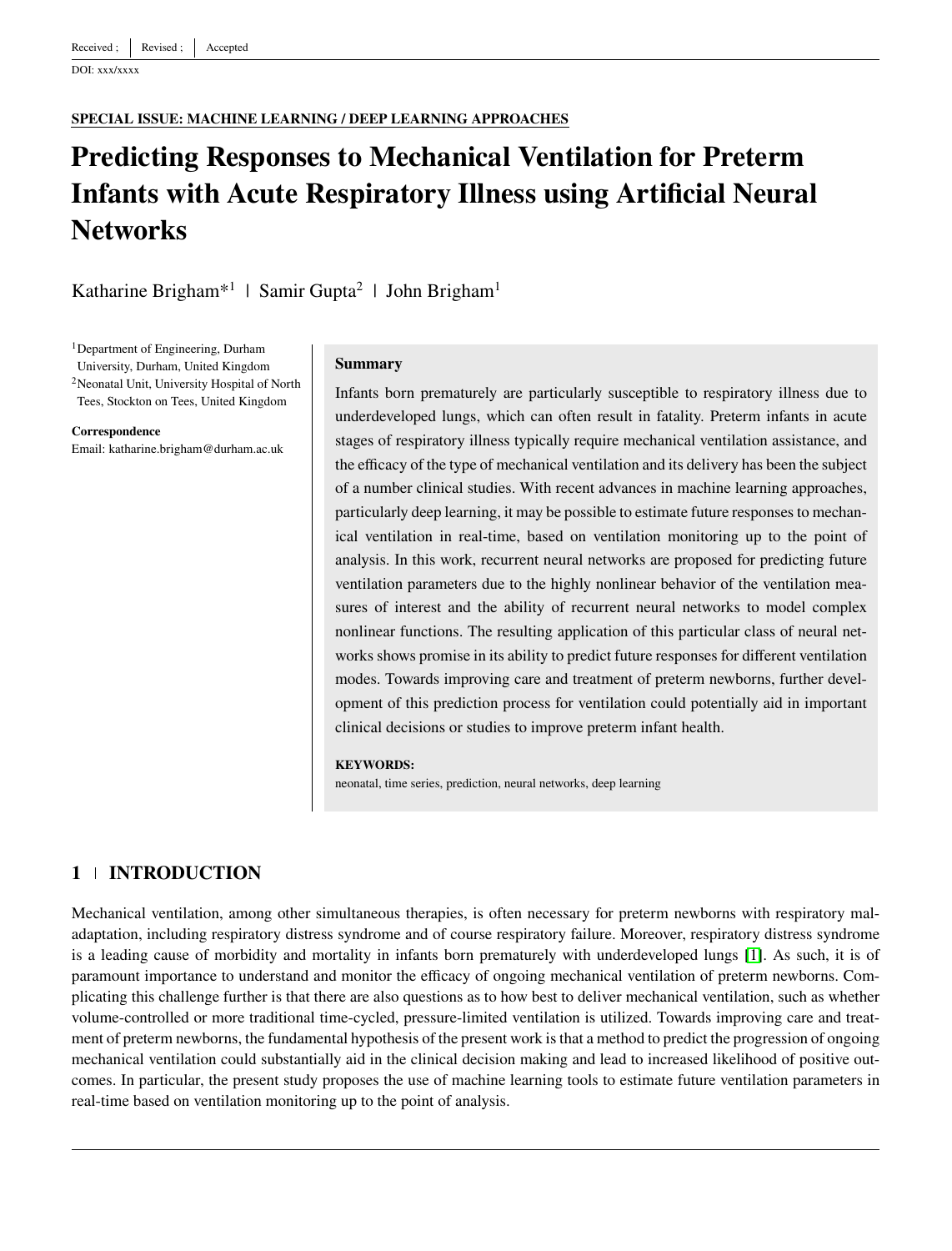Machine learning continues to increase in prevalence in a wide range of healthcare applications, from cancer prediction [\[2\]](#page-9-1), to tumor volume determination using medical imaging [\[3\]](#page-9-2), to building automated discovery and clinical decision support systems for optimising patient treatment [\[4\]](#page-9-3). There have also been several efforts to utilize machine learning for improving neonatal care [\[5\]](#page-9-4), [\[6\]](#page-9-5) . Shirwaikar *et al*. [\[7\]](#page-9-6) used machine learning classification methods, such as SVMs, decision trees, and random forest to predict apnea episodes in 229 neonates during their first week of life. In this study they were able to achieve an accuracy of 88% to detect the presence of apnea using 22 input features, including heart rate at different times, gestation age, birth mode, birth weight, and others. Mikhno *et al*. [\[8\]](#page-9-7) used machine learning to classify whether or not there will be extubation failure during ventilation using 6 features (e.g., heart rate) to predict the outcome. Precup *et al*. [\[9\]](#page-9-8) employed SVMs to determine the combination of measures of cardiorespiratory variability, computed automatically, that best predicts extubation readiness. Their results suggest that the addition of their classification approach to current clinical measures may potentially reduce the extubation failure rate by more than 80%, where about 25% of extubated infants will fail and require re-intubation. Ganzert *et al*. [\[10\]](#page-9-9) proposed the use of inductive machine learning to model pressure-volume curves in artificially ventilated patients suffering from the adult respiratory distress syndrome, in that the authors sought to predict the volume given the pressure, the measurement method and the patient data. The features used included measures such as gender, age, ventilation tube type, duration, etc., for input into the CUBIST tool [\[11\]](#page-9-10), which is an extension of a tree-based regression model with additional rules. The authors also noted that the inclusion of background information on the patient improved the accuracy of the models by almost one order of magnitude.

The aim of this study is to investigate the usage of the machine learning tools presented herein to ideally minimize future needs to test different devices on the patient in order to achieve optimal results. It is further envisioned that these tools will also provide the capability to characterize the response of a preterm infant to different types of mechanical ventilation and thus give additional insight into the basis of ventilation responses. This work is considered to be a starting point to these end goals by investigating whether or not such predictions may even be feasible. To accomplish this, there are a number of time series prediction methods that can be used, including Kalman filters, autoregressive models, linear prediction, regression analysis, and machine learning approaches. Given the highly nonlinear nature of the ventilation data, it was deemed that machine learning methods may be the most applicable for prediction as other methods tend to rely on assumptions (e.g., approximate linearity, gaussian noise) that may be inappropriate for this type of data.

Of the many machine learning methods available, ANNs in particular have gained significant popularity in the recent years due to advances in training approaches, yielding state-of-the-art performance levels in a variety of applications. One of the desirable properties of ANNs is that they are universal function approximators, so they can be used to model any arbitrary continuous function only providing that a sufficient number of ANN parameters are available [\[12\]](#page-9-11). ANNs are also particularly appealing conceptually as they are designed to mimic the way we perceive the human brain to function: as a network of neurons that can process information to learn patterns and concepts over time, which is an activity that the human brain is considered to excel at. There are many different variants of ANNs based on their network topology and operations and can be used for classification, regression, and prediction. In this work, we are naturally interested in the class of neural networks that can be used for time series prediction as applied to ventilation data, as their ability to model complex nonlinear functions is very desirable for this effort.

The remaining sections are organized as follows. Section [2](#page-1-0) provides a description of the ventilation parameter dataset used in this work, and Section [3](#page-2-0) details the type of ANN selected to predict the data. The predictions with the data are shown in Section [4,](#page-4-0) followed by a discussion of these results. Finally, concluding remarks on the findings and future work are given in Section [5.](#page-6-0)

# <span id="page-1-0"></span>**2 DATA COLLECTION**

Ventilation data was collected and examined under two types of ventilation: 1) Time-cycled, pressure-limited ventilation (TCPLV); and 2) volume-controlled ventilation (VCV). TCPLV is designed to deliver a volume of gas with a preset peak inspiratory pressure during a defined cycle time. Contrastively, VCV is designed to deliver a targeted tidal volume, and inspiratory pressure is automatically adjusted breath-to-breath in response to changes in pulmonary compliance. This data was collected in order to compare the minute ventilation between VCV and TCPLV using both assist/control (A/C) and synchronized intermittent mandatory ventilation (SIMV) modes. Pulmonary mechanics data was collected for 30 minute epochs with a washout period of 15 minutes between the epochs during the four modes of ventilation: VCV-AC, TCPLV-AC, VCV-SIMV and TCPLV-SIMV using a standardized protocol and randomized crossover design. More specifically, the ventilation protocol was randomized to start with either Volume A/C or TCPL A/C mode, and subsequent modes following the start are shown in Figure [1.](#page-2-1)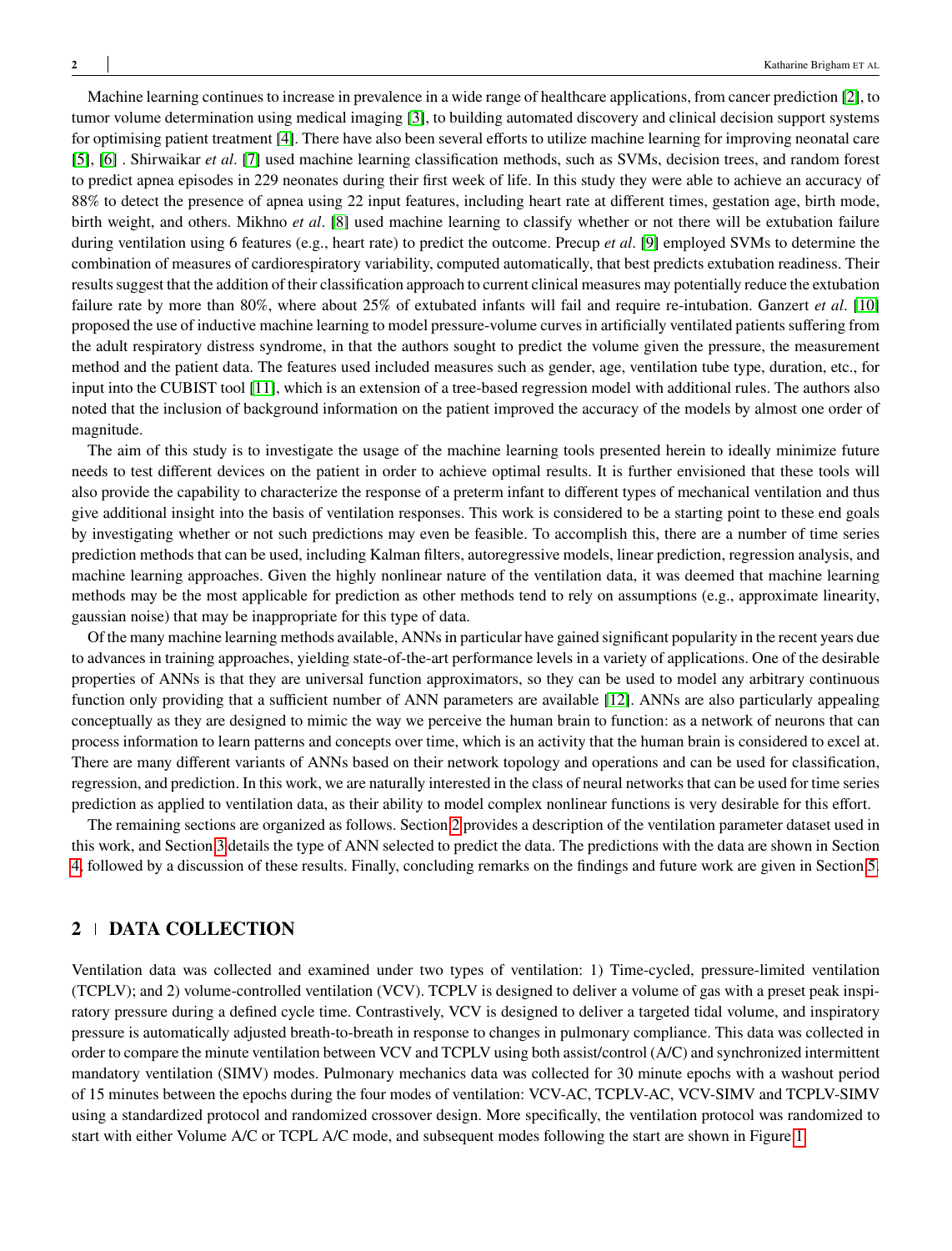<span id="page-2-1"></span>

**FIGURE 1** Ventilation protocol.

Breath-to-breath data for tidal volume, peak pressure and minute ventilation were collected from 10 ventilated babies of <30 weeks' gestation during their acute stages of respiratory illness. This included inspired and expired tidal volume, spontaneous minute ventilation and total respiratory rate, FiO2, pressure, and dynamic lung compliance. During each epoch, the volume (in VCV) or pressure (in TCPLV) was adjusted to provide an expired tidal volume (VTe) of 4-6 mL/kg. The control ventilator rate was maintained at 40 breaths per minute, with the inspiratory time targeted between 0.25 and 0.35 seconds. A 10 minute period of artefact-free data was used for analysis from each epoch. Measurements were taken every 1.5 seconds.

# <span id="page-2-0"></span>**3 ARTIFICIAL NEURAL NETWORKS**

For ventilation parameter predictions, a variant of the Artificial Neural Network (ANN) will be used. The most basic type of ANN is a feedforward neural network. The architecture of a three-layer feedforward neural network is shown in Figure [2](#page-2-2) and consists of an input layer, a hidden layer, and an output layer, interconnected by weights (to be determined), which are represented by arrows between the layers. There is also a bias unit that is connected to each node in addition to the input nodes, and at each hidden node  $a_1, ..., a_L$  there is an activation function applied to the hidden node inputs, which is typically a nondecreasing, bounded function such as the sigmoid.

### **3.1 Recurrent Neural Networks**

<span id="page-2-2"></span>The recurrrent neural network (RNN) differs from the conventional feedforward neural network in that it has a feedback mechanism where outputs are subsequently used as inputs in the following time step. It can be thought of as an extension of the basic feedforward neural network to a deep (i.e., multi-layered) feedforward neural network. An excellent illustration of the RNN architecture is given in [\[13\]](#page-9-12) and is shown here for convenience in Figure [3,](#page-3-0) where  $x<sub>t</sub>$  is the input at time  $t$ ,  $h$  is the hidden layer (note that the weights are shared across time), and  $\hat{y}_t$  is the RNN output at time  $t$ . Note that in this deep feedforward neural network, each layer is a time step. The RNN is generally considered to be more powerful than conventional neural networks due to its ability to theoretically represent richer, more complex models and sequences. However, in practice, the RNN had gained



**FIGURE 2** Basic feedforward ANN architecture with time-lagged inputs.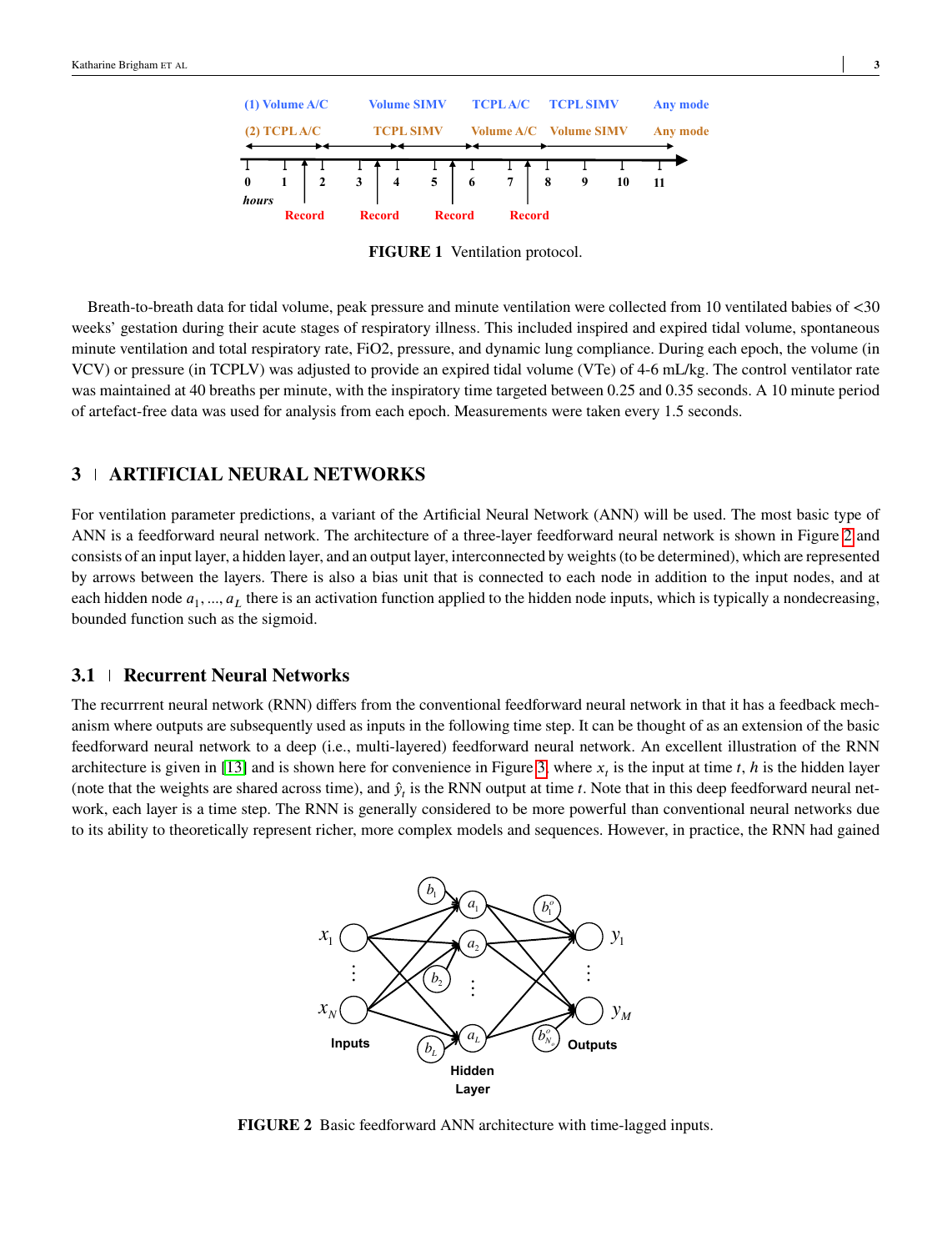<span id="page-3-0"></span>

**FIGURE 3** Conceptualization of the recurrent neural network architecture (from [\[13\]](#page-9-12)).

<span id="page-3-1"></span>

**FIGURE 4** Architecture for a single memory cell in an LSTM network (in the hidden layer(s)).

a notorious reputation of being difficult to train properly. As backpropagation is the most common approach to training neural networks (i.e., learning the appropriate ANN parameters), prominent methods used for training the RNN were historically either Back-Propagation Through Time [\[14\]](#page-9-13) or Real-Time Recurrent Learning [\[15\]](#page-9-14), which are both gradient-based approaches. These methods would often fail to train an RNN even for relatively simplistic sequences, especially as the temporal span of the inputs increased [\[16\]](#page-9-15). In [\[17\]](#page-9-16), Hochreiter found that in fact, these gradient-based training methods suffer from either exploding or vanishing gradients in an RNN, thus leading to either oscillating weights or extremely long or even failed training.

The Long Short-Term Memory (LSTM) recurrent architecture was introduced in [\[18\]](#page-9-17) as an alternative formulation of the traditional recurrent neural network. Because the error compounds within the RNN due to feedback loops, if the gradient becomes either very small or relatively large, the learning will either slow down significantly or stall entirely (i.e., the gradient 'vanishes'), or the learning completely diverges (i.e., the gradient 'explodes'). Hochreiter and Schmidhuber [\[18\]](#page-9-17) devised an architecture to allow for a 'constant error flow' through the RNN by introducing special, self-connected units called a *memory cell*. Each of these memory cells has four components: a self-connected neuron, an input gate, an output gate, and a forget gate. These gates control the information flow within the RNN and enable the network to bridge long time lags in the input. A schematic of a single memory cell is shown in Figure [4.](#page-3-1) The single memory cells are placed into the hidden layer. The equations to compute the memory cell output are as follows [\[18\]](#page-9-17), starting with computations performed on a vector input,  $y(t-1)$ , in the memory cell,  $c_j$ :

$$
net_{c_j}(t) = \mathbf{w}_{c_j}^T \mathbf{y}(t-1)
$$
\n(1)

$$
net_{in_j}(t) = \mathbf{w}_{in_j}^T \mathbf{y}(t-1)
$$
\n(2)

$$
net_{f_j}(t) = \mathbf{w}_{f_j}^T \mathbf{y}(t-1)
$$
\n(3)

$$
net_{out_j}(t) = \mathbf{w}_{out_j}^T \mathbf{y}(t-1)
$$
\n(4)

where  $\mathbf{w}_{c_j}$ ,  $\mathbf{w}_{in_j}$ ,  $\mathbf{w}_{f_j}$ , and  $\mathbf{w}_{out_j}$  are vectors of weights that are determined during LSTM ANN training, and <sup>*T*</sup> denotes the transpose. These intermediate computations are then each passed through a 'squashing function' such as a sigmoid to obtain the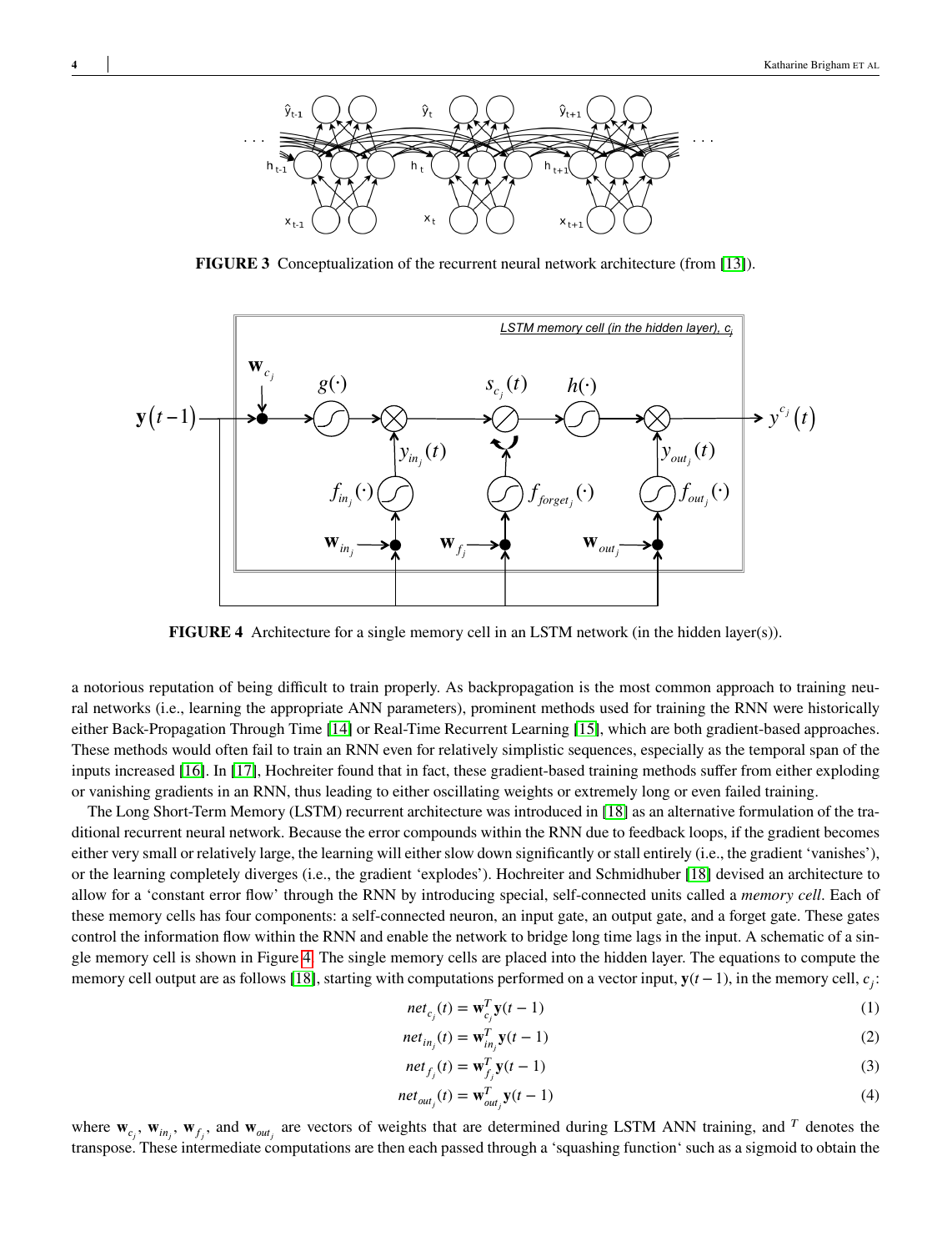activation at time *t* for the "input gate":

$$
y_{in_j}(t) = f_{in_j}(net_{in_j}(t)),
$$
\n(5)

the activation at time *t* for the "forget gate":

$$
y_{forget_j}(t) = f_{forget_j}(net_{f_j}(t)),
$$
\n(6)

which are then used to calculate the internal state of the memory cell,  $s_{c_j}(t)$ :

$$
s_{c_j}(t) = y_{forget_j}(t)s_{c_j}(t-1) + y_{in_j}(t)g(net_{c_j}(t)), \quad \text{for } t > 0,
$$
\n(7)

and  $s_{c_j}(0) = 0$ . The final memory cell output,  $y_{c_j}(t)$  is then computed by multiplying (i.e., gating) it by the output gate activation,  $y_{out_j}(t)$ :

$$
y_{c_j}(t) = y_{out_j}(t)h(s_{c_j}(t))
$$
\n(8)

where  $y_{out_j}(t)$  is computed similarly to the other gate outputs:  $y_{out_j}(t) = f_{out_j}(net_{out_j}(t))$ .

The authors who developed the LSTM architecture note from their experiments that the LSTM appears to work well over a wide range of parameters, thus reducing the need for fine parameter tuning. Since its inception, the LSTM has been widely adopted amongst the machine learning community in state-of-the-art pattern recognition tools. It is for these reasons that the LSTM will be employed in this work to investigate the predictability of the ventilation data.

### **3.2 Applying LSTM RNNs to Ventilation Parameter Prediction**

The general LSTM network used in this work can be conceptualized as shown in Figure [2,](#page-2-2) but with the memory cells depicted in Figure [4](#page-3-1) with feedback replacing each node in the hidden layer. Two experiments were conducted using a single hidden layer to predict a ventilation metric at time  $t + 1$  and time  $t + 10$ , and an additional experiment was conducted where another hidden layer was added (i.e., stacked) to again try and predict at time  $t + 10$ , where t is the current time. Within the collected ventilation data, the *Minute Ventilation* measure is of particular interest since it is indicative of how well the mechanical ventilation is performing. For each of the four different ventilation modes, an LSTM network was trained to predict one time step ahead (1.5 seconds), using the measurements collected from the previous 5 time steps. The inputs consisted of multiple ventilation parameters, namely the spontaneous minute ventilation, expired tidal volume, and dynamic lung compliance.

## <span id="page-4-0"></span>**4 RESULTS AND DISCUSSION**

Figures [5](#page-5-0) and [6](#page-5-1) show the resulting prediction as compared to the actual ventilation parameter, as tested on a separate, held-out ventilation session (i.e., the test data was not included in training the LTSM). The legend of each plot also displays the rootmean-squared (rms) error between the prediction and the actual data. For each of the four modes, the LSTM network is able to predict the next time step with reasonable accuracy, thus showing promise for the LSTM in ventilation response prediction.

However, the utility of being able to predict 1.5 seconds is minimal; it is really not enough time for any sort of meaningful action to take place should one be required. Furthermore, the broader vision for this work necessitates a farther view into the future. The range of prediction was therefore expanded to 15 seconds (i.e., 10 time steps), using data collected from the previous 15 seconds of ventilation. The results for each of the modes are shown in the top plots of Figures [7](#page-6-1) to [10,](#page-8-0) but as one may expect, yielded worse results than predicting 1.5 seconds ahead. The rms error increased by almost as much as 6 times that of the onetime-step prediction, and the predicted paths also appear shifted in time, indicating an inability to predict a much later time step given previous samples. Therefore, it is likely that some intermediate step is required. One more hidden layer was added to the LSTM network for each mode, where the first hidden layer was initially trained (i.e., pre-trained) to predict the data 5 time steps ahead by providing the actual data (from 5 time steps ahead) as the targeted outputs of the first layer, and then combined with the remaining layers to predict the data an additional 5 time steps ahead for a total of 10 time steps in the entire network. The idea behind the pre-training is to guide the intermediate layers towards the final desired result due to the increased model complexity introduced with additional hidden layers.

The results from using two hidden layers in this fashion is shown in the bottom plot of Figures [7](#page-6-1) to [10.](#page-8-0) The addition of another hidden layer to facilitate intermediate predictions was successful in reducing the overall error in the network for a 15 second prediction into the future. It is noted, however, that the reduction in error for the SIMV modes are not as significant as the AC modes, but the AC modes exhibit nearly two to three times the amount of error than the SIMV modes when attempting to predict further in the future.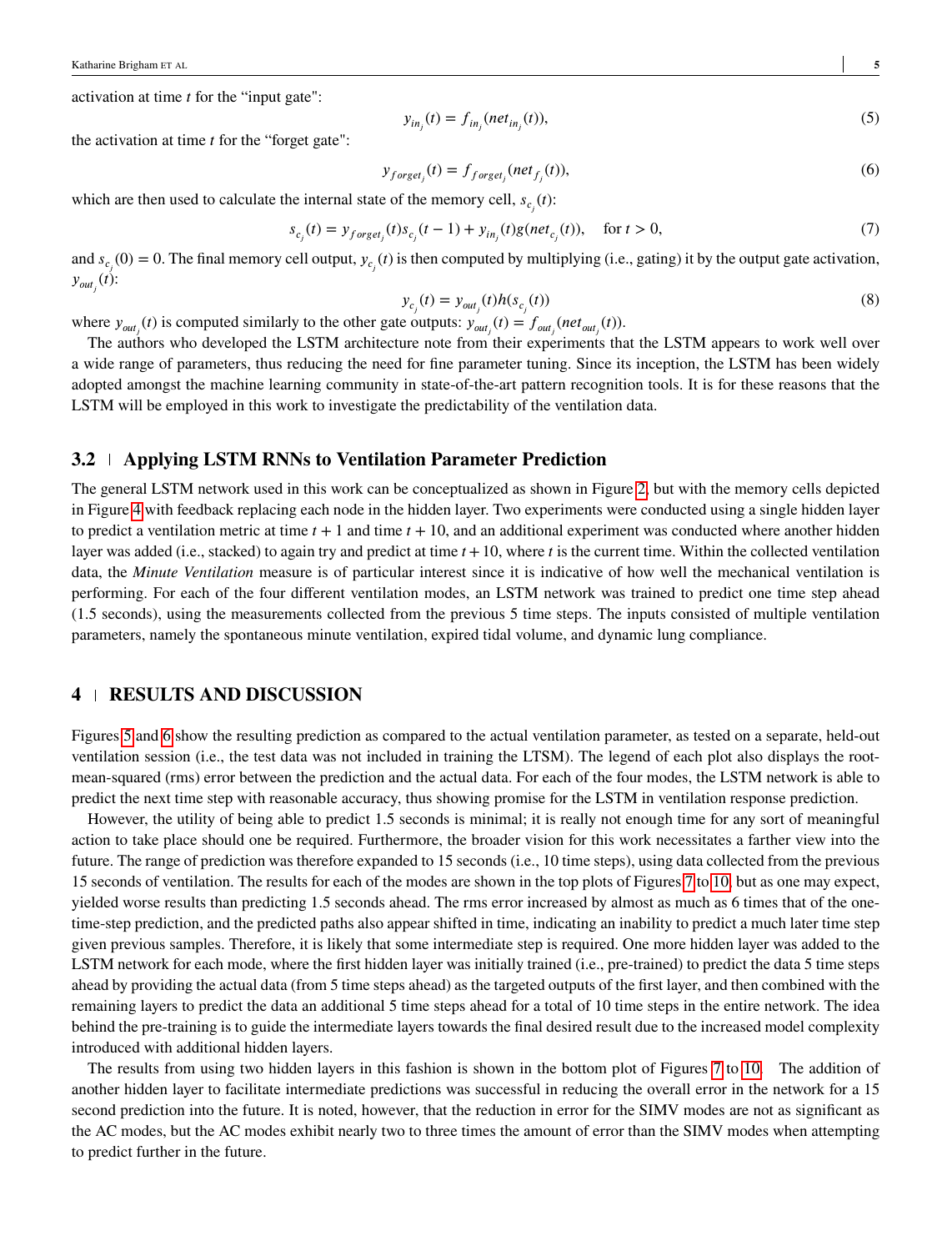<span id="page-5-0"></span>

**FIGURE 5** Prediction at time  $t + 1$  using the previous 5 samples in VCV mode.

<span id="page-5-1"></span>

**FIGURE 6** Prediction at time  $t + 1$  using the previous 5 samples in TCPLV mode.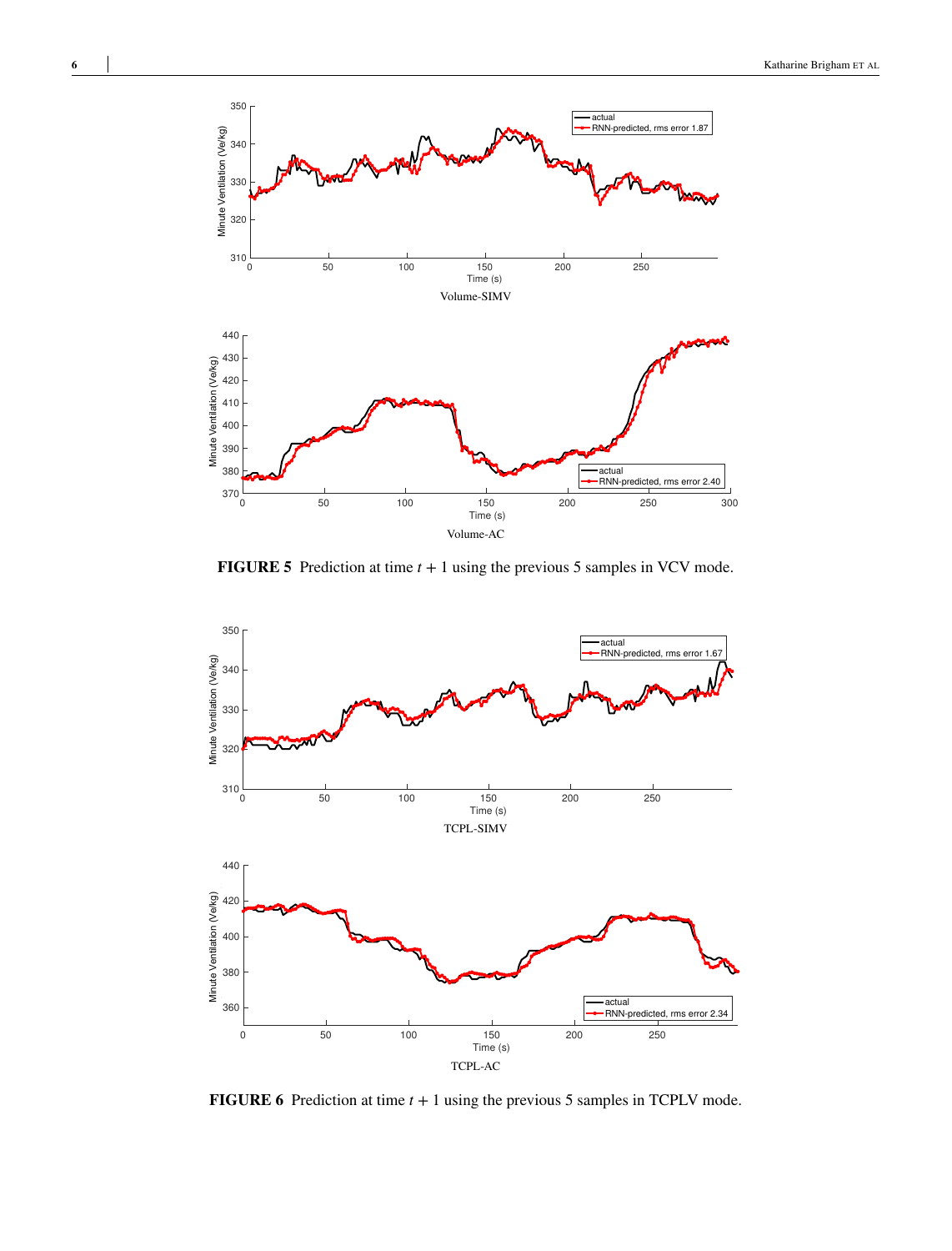<span id="page-6-1"></span>

**FIGURE 7** Prediction at time  $t + 10$  using samples from time  $t - 9$  to the current time, t, comparing one hidden layer to two hidden layers for the VCV-SIMV mode.

It is also noted that there is relatively large variation in the measurements over time, which the LSTM cannot always precisely predict. Prior work has shown the LSTM network to perform well applications such as speech recognition, handwriting recognition, and music onset detection, which generally do not require specific value predictions, and the efficacy of such a network on accurately tracking and predicting variable values has largely been unexplored. The predictions using the LSTM network appear to have difficulty in keeping up with frequent changes, but it may be that the *trend* of the ventilation response could be more important than maintaining a very close prediction to the exact value. Future work in this area will include consulting clinicians and doing further data analysis to determine the potential conditions under which a trend prediction would be acceptable or useful. Other methods can also be employed in increase the accuracy of the predictions, such as creating patient-specific models or characterization for prediction due to differing biologies (e.g., their breath patterns could differ, thus resulting in possible increased randomness in the response).

# <span id="page-6-0"></span>**5 CONCLUSIONS AND FUTURE WORK**

It was shown in this work that applying machine learning approaches to ventilation data collected from preterm infants suffering from acute respiratory illness shows promise in its ability to predict future responses (i.e., the efficacy) of different mechanical ventilation modes. Towards improving care and treatment of preterm newborns, further development of this prediction process for ventilation could potentially aid in important clinical decisions or studies to improve preterm infant health. . In particular, the most logical outcome of the analysis used for this work is to aid in the development of real-time ventilation control systems that would be able to adjust parameters, or even change modes in extreme cases, to improve ventilation response. It is also expected that incorporating additional information regarding individual infants (e.g., birth weight, age, gender) may lead to better predictive models, since each infant is likely to respond differently to different modes of ventilation based on their biology. Future work in this area will involve additional data collection with this in mind, and a general framework for building infant-specific models will be developed, likely utilizing deeper networks and additional training techniques (e.g., dropout).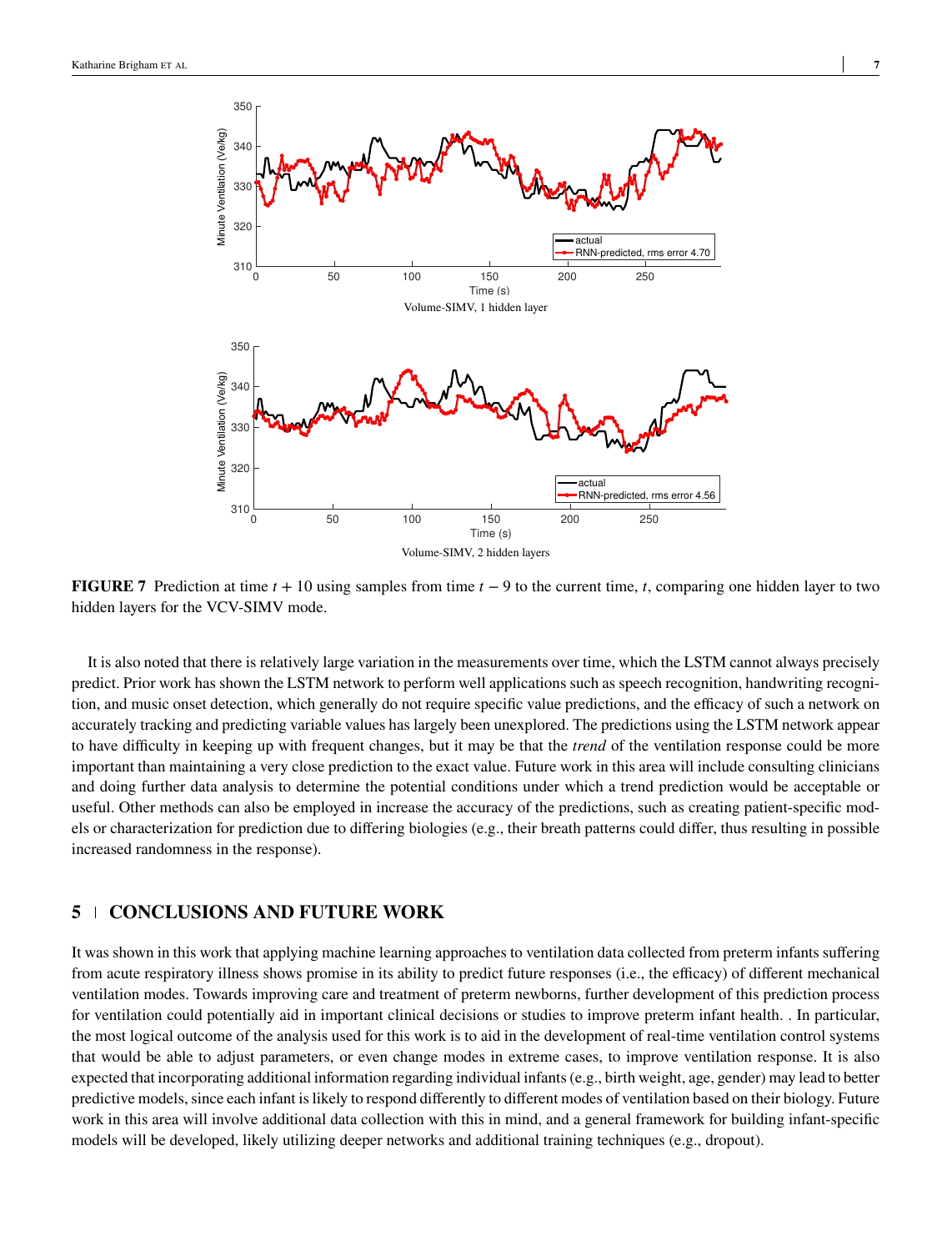

**FIGURE 8** Prediction at time  $t + 10$  using samples from time  $t - 9$  to the current time,  $t$ , comparing one hidden layer to two hidden layers for the VCV-AC mode.



**FIGURE 9** Prediction at time *t* + 10 using samples from time *t* − 9 to the current time, *t*, comparing one hidden layer to two hidden layers for the TCPLV-SIMV mode.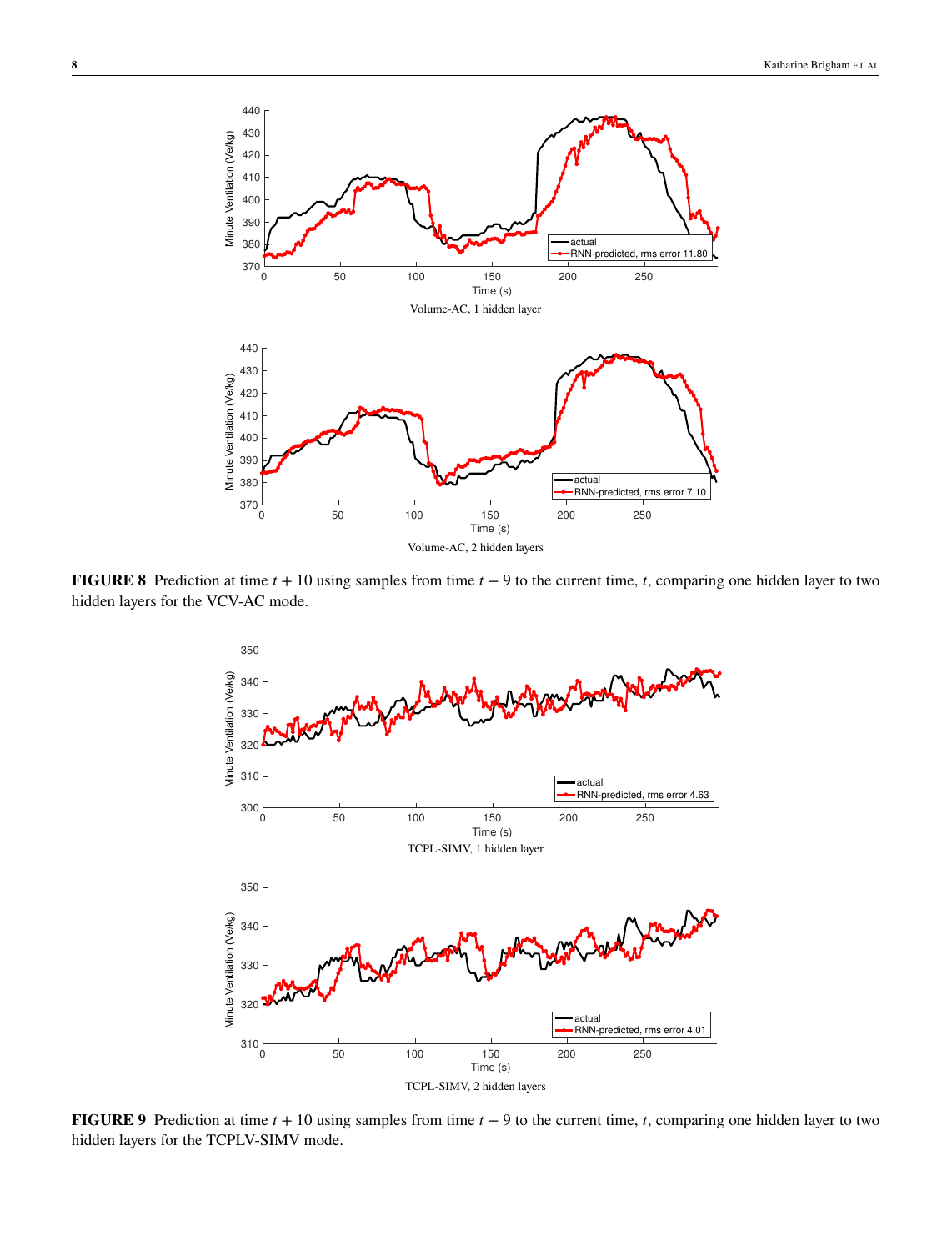<span id="page-8-0"></span>

**FIGURE 10** Prediction at time  $t + 10$  using samples from time  $t - 9$  to the current time,  $t$ , comparing one hidden layer to two hidden layers for the TCPLV-AC mode.